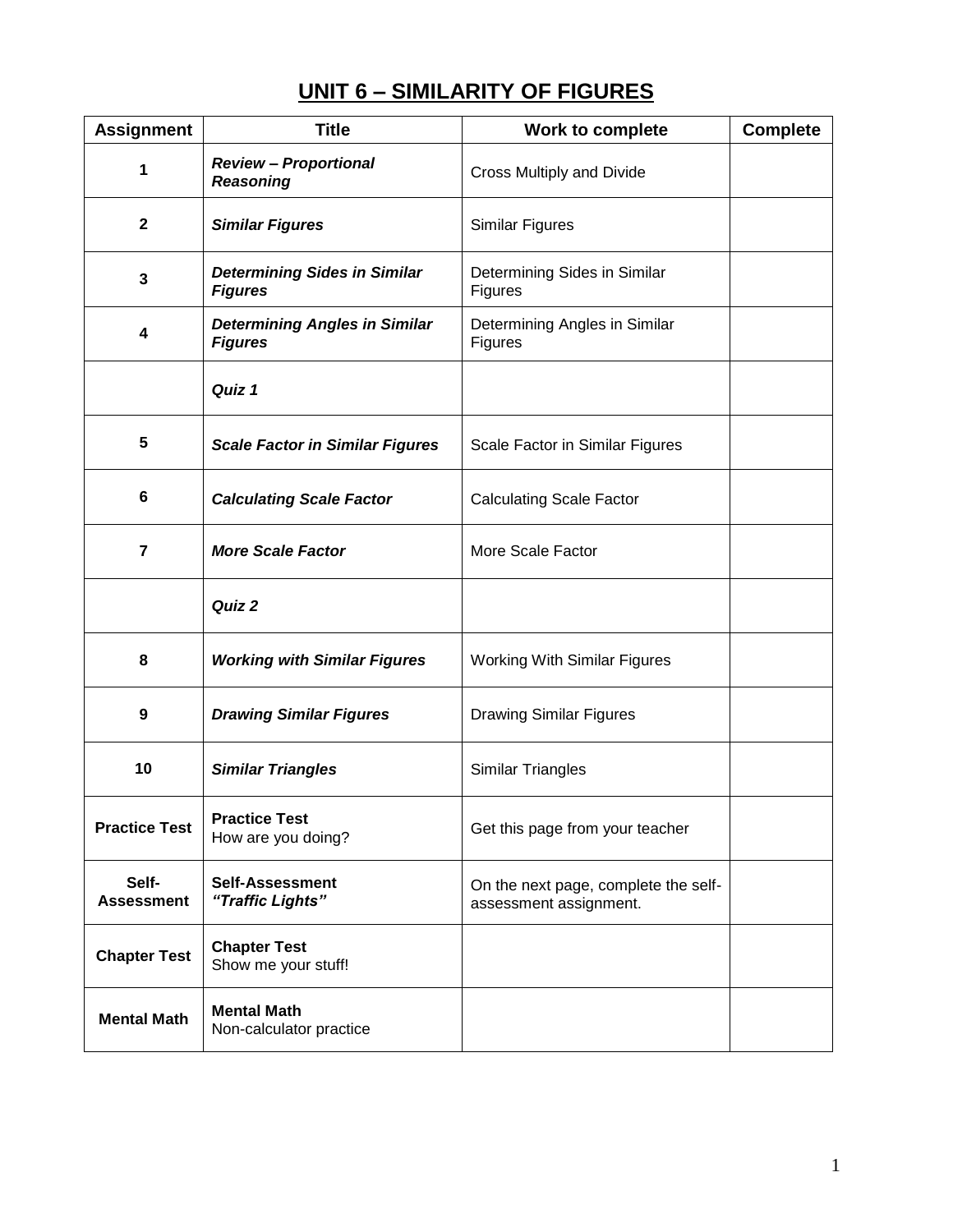# **Traffic Lights**

In the following chart, show how confident you feel about each statement by drawing one of the following:  $\ddot{\odot}$ ,  $\odot$ , or  $\odot$ . Then discuss this with your teacher **BEFORE** you write the test!

| <b>Statement</b>                                                                       |  |  |  |
|----------------------------------------------------------------------------------------|--|--|--|
| After completing this chapter;                                                         |  |  |  |
| I can determine if polygons are similar by their corresponding<br>angle measures       |  |  |  |
| I can determine if polygons are similar by their corresponding<br>side lengths         |  |  |  |
| I can explain why two polygons are not similar                                         |  |  |  |
| I can find the scale factor between the corresponding sides of<br>similar polygons     |  |  |  |
| I can draw a polygon that is similar to another polygon                                |  |  |  |
| I can explain why two right angle triangles with one shared acute<br>angle are similar |  |  |  |

## **Vocabulary: Unit 6**

**congruent** corresponding angles corresponding sides equilateral triangle isosceles triangle proportion ratio scale factor similar figures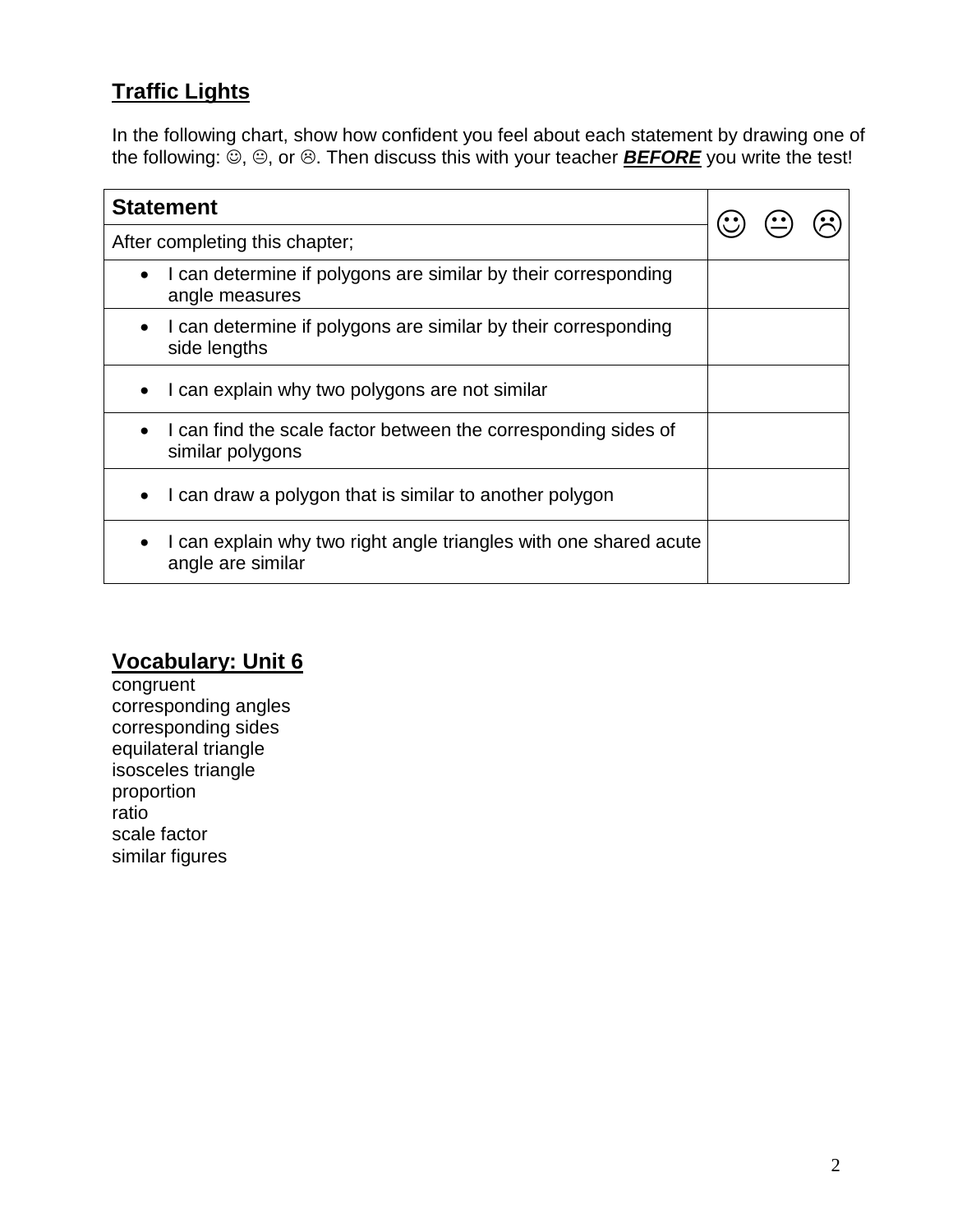### **REVIEW – PROPORTIONAL REASONING**

A **ratio** is a comparison between two numbers measured in the same units.

A ratio can be expressed in three ways as shown below:

as a fraction 16 9 in words by using the word "**to**" **9 to 16** a notation using colon **: 9 : 16**

Ratios, like fractions, can be simplified. For example, the ratio **150 : 15** can also be expressed

15 150 which can be simplified  $\frac{150 \div 15}{15 \div 15} = 10$ 

Notice that the numerator of the fraction is larger than the denominator. This can be common with ratios.

If two ratios are equivalent (equal), the first (top) term of each ratio compares to the second (bottom) term in an identical manner. You can represent this equivalence in the two ratios here:

$$
\frac{150}{15} = \frac{10}{1}
$$

An equation showing equivalent ratios is called a **proportion**.

#### Cross Multiply and Divide

When two fractions are equal to each other, any unknown numerator or denominator can be found. The following example shows the process.

Example 1: Find x when 
$$
\frac{x}{3} = \frac{2.1}{4}
$$

Solution: Cross multiply means multiply the numbers across the equals sign (the arrow). The divide part means divide that result by the number opposite the unknown ( *x* ) as shown below.

$$
\frac{x}{3} = \frac{2.1}{4}
$$

This gives the result  $x = 3 \times 2.1 \div 4$ 

In other words, if 3  $\frac{x}{2}$  = 4  $\frac{2.1}{1}$  , then  $x = 3 \times 2.1 \div 4 = 1.575$ 

It does not matter where the unknown ( *x* ) is in the proportion, This process works for all situations.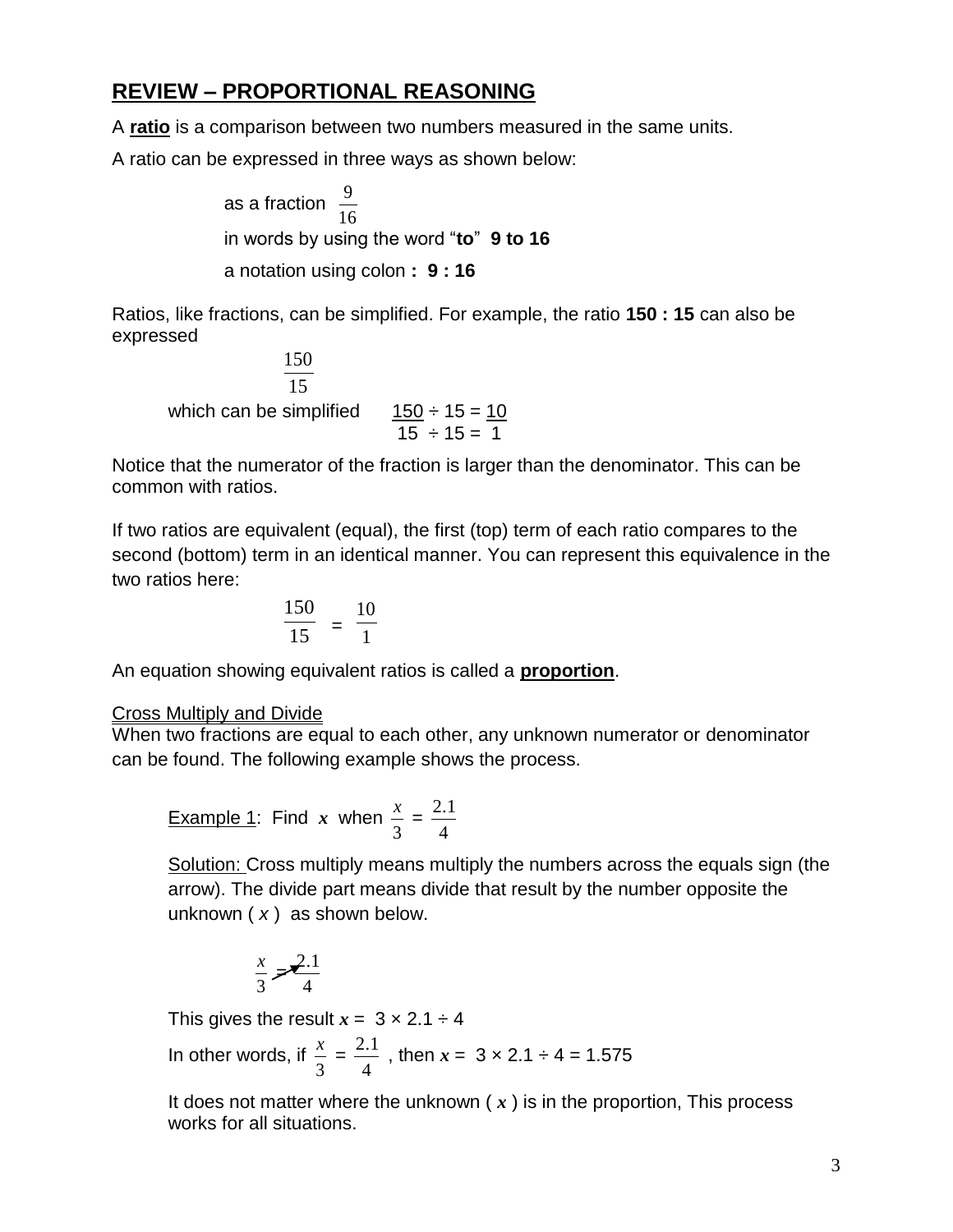This process can also be used when one side of the equal sign is not in fraction form.

**Example 2:** Find *x* when  $27 = \frac{4}{3}$ *x* Solution: Step 1. The number 27 is the same as  $\frac{1}{1}$ 27 . So, place a 1 under the 27 to get: 1 27  $=$   $\frac{1}{3}$ *x* <u>Step 2.</u> Cross multiply and divide as above  $\frac{1}{1}$ 27  $\leq \frac{1}{3}$ *x* to solve. So:  $x - 27 \times 3 = 1$ 

30. 
$$
x = 27 \times 3 = 1
$$
  
 $x = 81$ 

#### **ASSIGNMENT 1 – CROSS MULTIPLY AND DIVIDE**

Find the missing term by using cross multiply and divide. If necessary, round answers to one decimal place. SHOW YOUR WORK.

1) 7  $\frac{x}{x}$  = 35 4 2) 9  $\frac{2}{1}$  = 27 *x* 3) 18  $\frac{3}{2}$  = *x* 25 4) *x*  $\frac{3.2}{ } =$ 4 16 5) 6  $\frac{x}{x}$  = 17 0.5 6) *x* 25  $=$   $\frac{1}{200}$ 40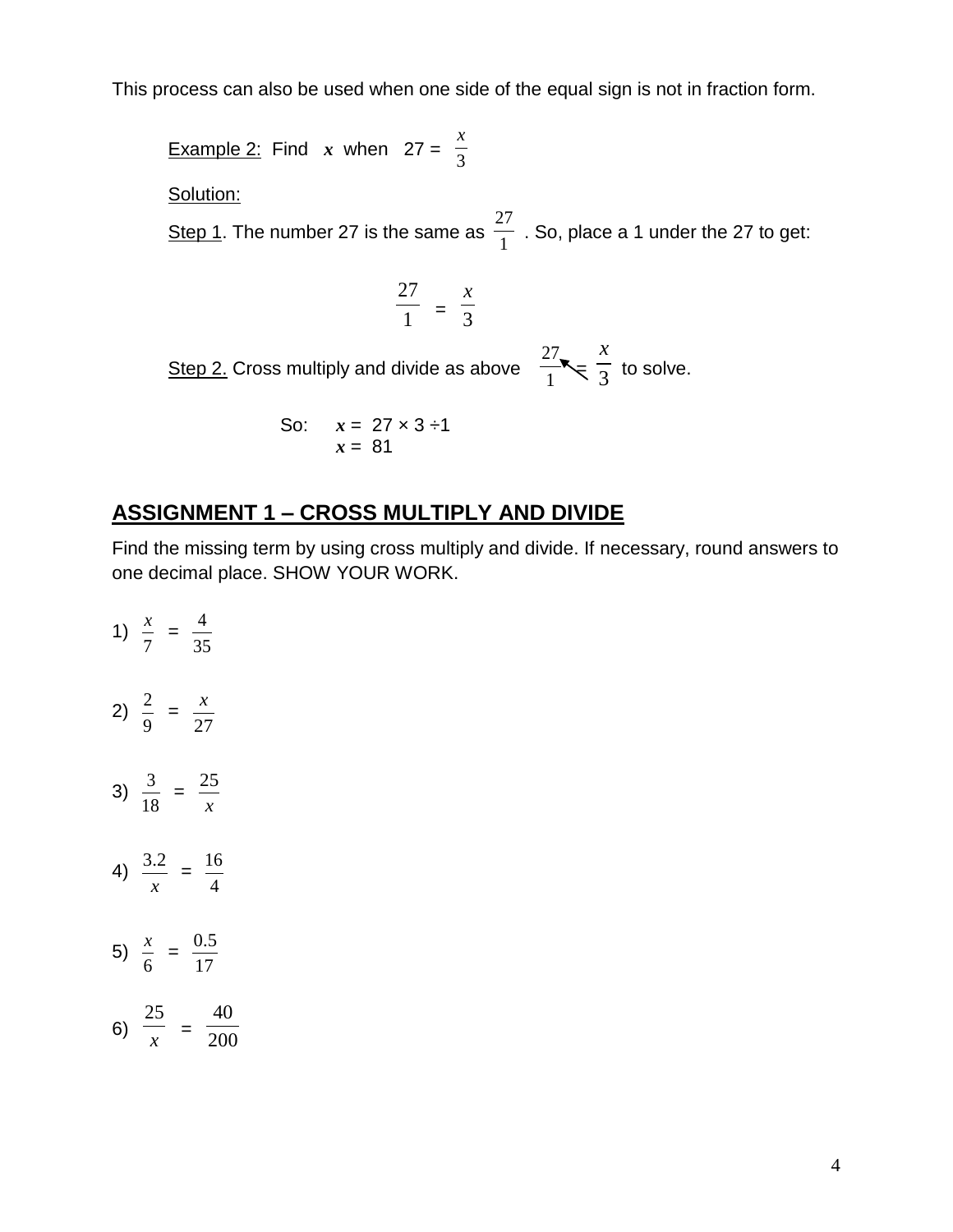## **SIMILAR FIGURES**

Two figures are said to be **similar figures** if they have the same shape but are different sizes. A diagram drawn to scale to another diagram makes two similar figures. Also, an enlargement or a reduction of a photograph when reproduced to scale, produces similar figures.

**Corresponding angles** are two angles that occupy the same relative position on similar figures. **Corresponding sides** are two sides that occupy the same relative position in similar figures. When we use the term "relative position," you must remember that the one figure might be turned compared to the other figure. It is necessary to look arrange the two figures so they look the same before deciding which angles or sides correspond.

The key points for two figures to be similar are:

- corresponding angles must be the equal
- corresponding sides must be in the same proportion.

When labelling figures, strings of capital letters in alphabetical order are used. The order of the letters tells you which sides and angles correspond.

Example 1: The quadrilaterals ABCD and WXYZ are similar. State the corresponding sides and angles.



Solution:

 $\angle A = \angle W$  $\angle$  B =  $\angle$  X  $\angle C = \angle Y$  $\angle$  D =  $\angle$  Z

$$
\frac{AB}{WX} = \frac{BC}{XY} = \frac{CD}{YZ} = \frac{DA}{ZW}
$$

The two quadrilaterals are similar. Because ABCS is similar to WXYZ, we can use a symbol " $\sim$ " which means "is similar to." So ABCD  $\sim$  WXYZ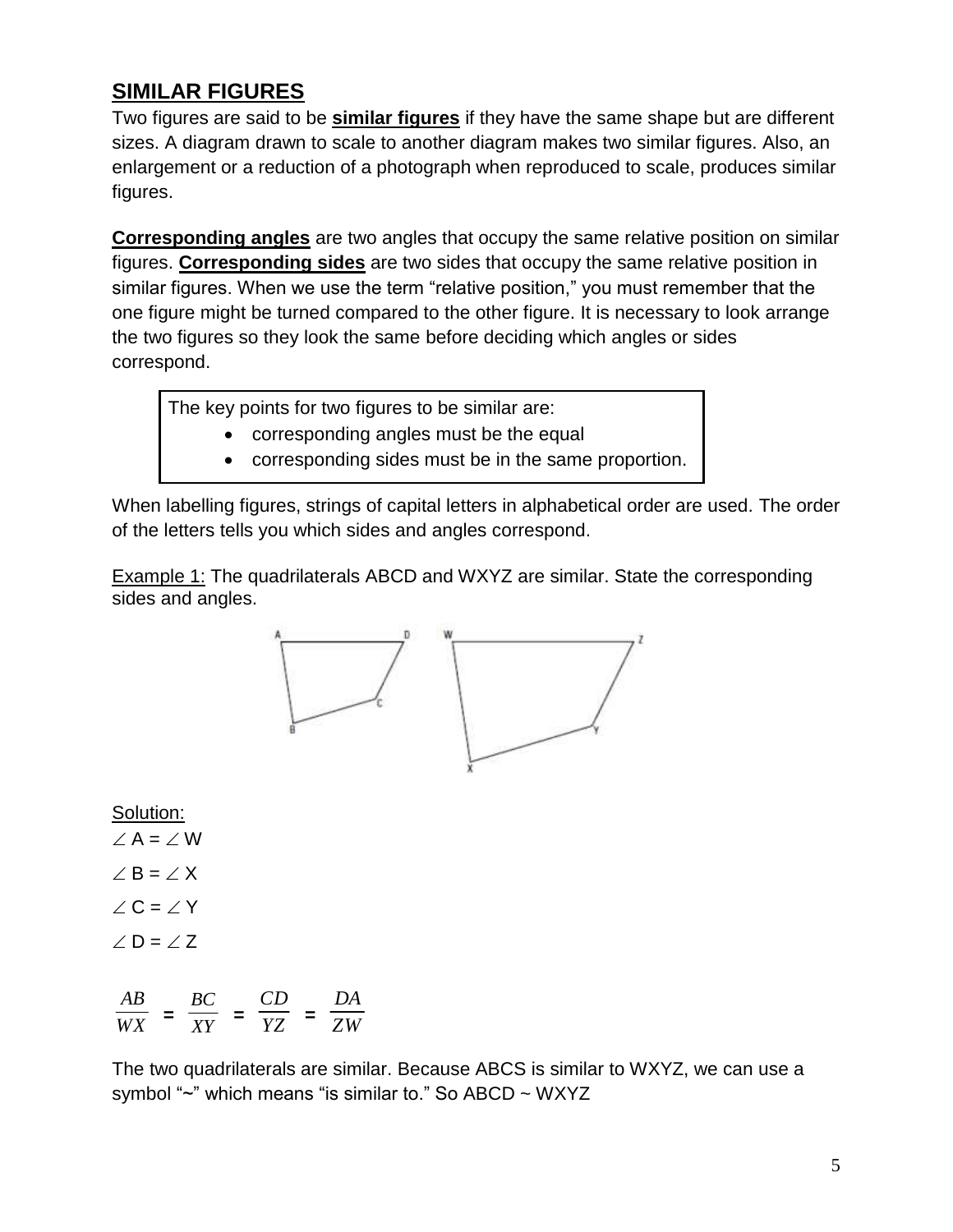# **ASSIGNMENT 2 – SIMILAR FIGURES**

1) Trapezoid DEFG is similar to trapezoid JKLM, as shown below. State the corresponding sides and angles.



2) Identify two pairs of similar polygons below by letter names. Explain your reasoning.

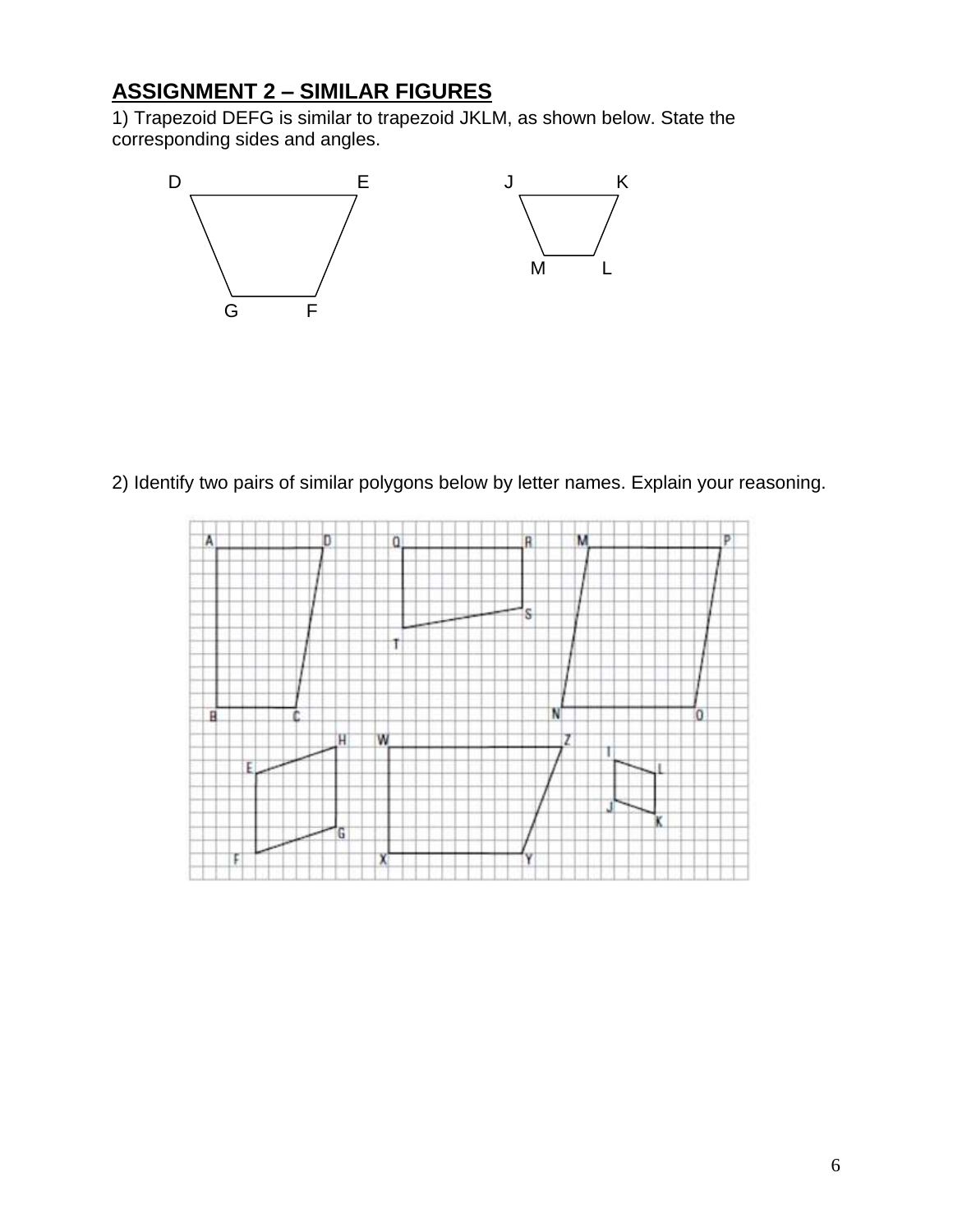### **DETERMINING SIDES IN SIMILAR FIGURES**

When working with the length of sides in similar figures, because the figures are always a reduction of enlargement of each other, the ratio of the corresponding sides is always the same. What this means is that by using a proportion, you can determine the lengths of all the sides in both figures.

**Example 1:** The two figures below are similar. Find the lengths of the side of the smaller figure.



Solution: Use a proportion to solve each side in the smaller figure.

Set up proportions using BC and GH as those two sides define the ratio. For this example, make sure the sides from the big figure are always on the top and the sides for the small figure are always on the bottom.

| $BC = AB = 10 = 12$ |  | $FG = 5 \times 12 \div 10 = 6$ inches |
|---------------------|--|---------------------------------------|
| GH FG 5 FG          |  |                                       |

Using the same procedure:

$$
\frac{BC}{GH} = \frac{CD}{HI} = \frac{10}{5} = \frac{14}{HI}
$$
  
\n
$$
\frac{BC}{GH} = \frac{DE}{IJ} = \frac{10}{5} = \frac{8}{IJ}
$$
  
\n
$$
\frac{BC}{GH} = \frac{EA}{JF} = \frac{10}{5} = \frac{6}{JF}
$$
  
\n
$$
U = 5 \times 8 \div 10 = 4 \text{ inches}
$$
  
\n
$$
U = 5 \times 6 \div 10 = 3 \text{ inches}
$$

The lengths of the smaller figure are:  $FG = 6$  in.,  $HI = 7$  in.,  $JJ = 4$  in. And  $JF = 3$  in.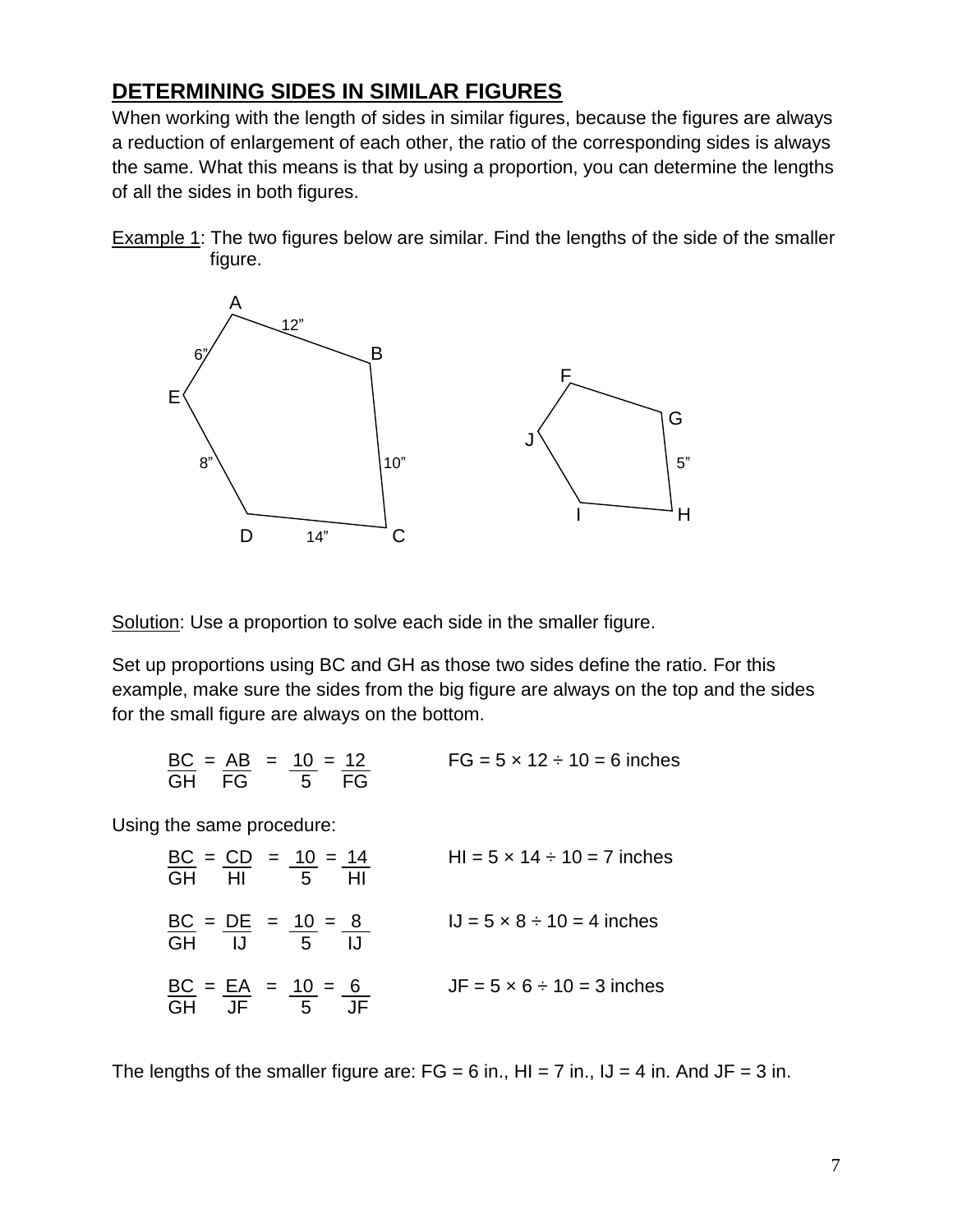Example 2: Tara has made a diagram of her bedroom. On the diagram, the walls have the following lengths:



The longest wall is actually 12.75 feet. What are the actual lengths of the other 5 walls?

Solution: Set up a proportion using abbreviations for the diagram walls ("d") and the actual walls ("a") as well as the numbers. Use *x* as the unknown length.

Start with wall *a* (the longest) and wall *b*.

d  $8.5 = 6$   $x = 6 \times 12.75 \div 8.5 = 9$ a 12.75 *x*

Because the actual wall is in feet, the actual length of wall *b* is 9 feet.

Use the same procedure to find the length of the other walls.

Wall *a* (the longest) and wall *c*:  $\frac{8.5}{12.75}$  =  $\frac{6.5}{r}$   $x = 6.5 \times 12.75 \div 8.5 = 9$  The actual length of wall *c* is 9.75 feet **a**  $\alpha$  is 9.75 feet. Wall *a* (the longest) and wall *d:*  $x = 2.6 \times 12.75 \div 8.5 = 3.9$  The actual length of wall  $\frac{d}{d}$   $\frac{8.5}{12.75}$  =  $\frac{2.6}{x}$   $x = 2.6 \times 12.75 \div 8.5 = 3.9$  The actual ler *d* is 3.9 feet. Wall *a* (the longest) and wall *e:* d  $8.5 = 2$   $x = 2 \times 12.75 \div 8.5 = 3$  The actual length of wall *e* is  $\frac{d}{a}$   $\frac{8.5}{12.75}$   $\frac{2}{x}$   $x = 2 \times 12.75 \div 8.5 = 3$  The ac 3 feet. Wall *a* (the longest) and wall *f:* d  $8.5 = 3.4$   $x = 3.4 \times 12.75 \div 8.5 = 5.1$  The actual length of a 12.75 *x* wall *f* is 5.1 feet.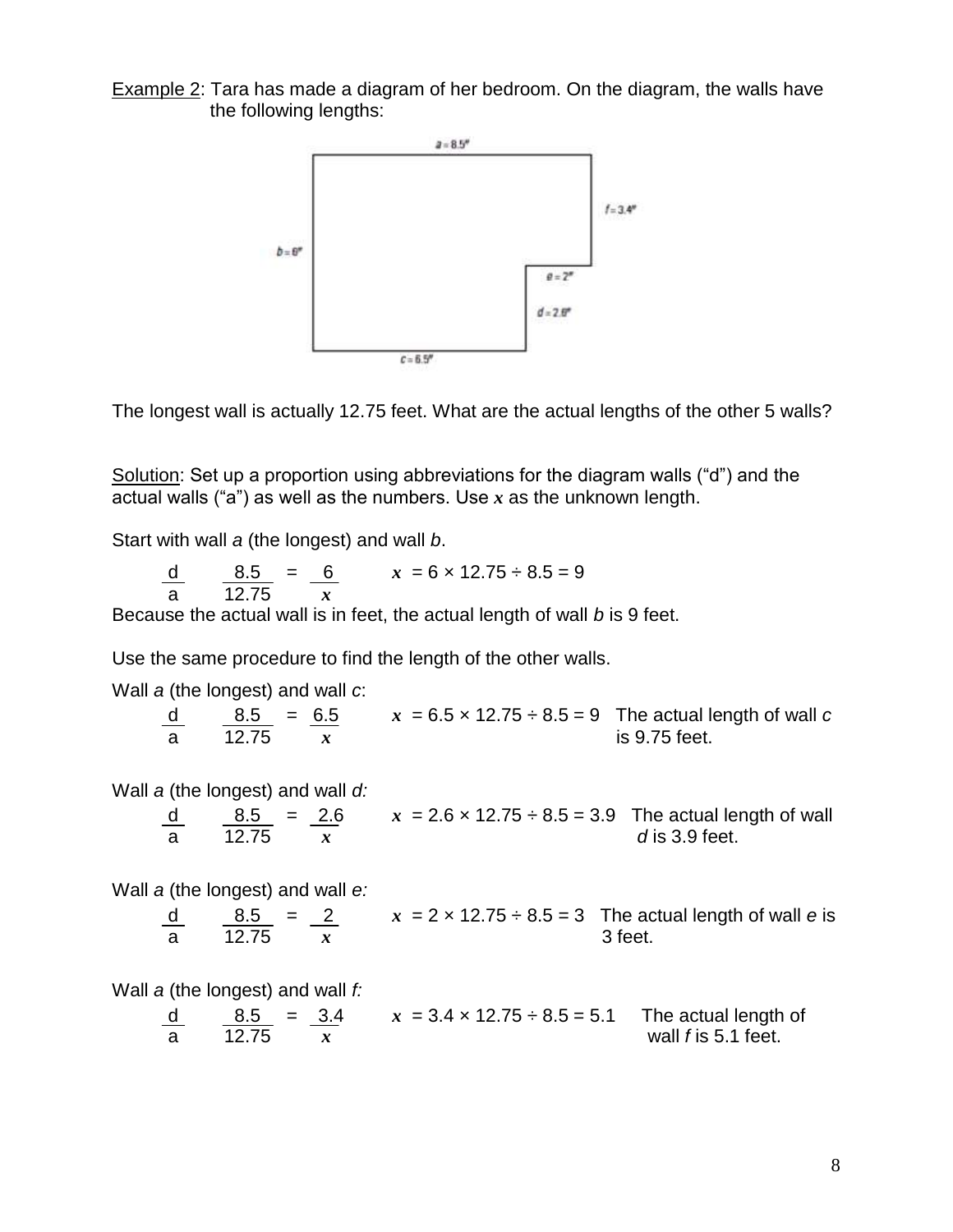### **ASSIGNMENT 3 – DETERMINING SIDES IN SIMILAR FIGURES**

1) The two figures below are similar. Find the lengths of the sides in the smaller figure.



2) On a blueprint, a room measures 2.75 inches by 1.5 inches. If 1 inch represents 8 feet, what are the actual dimensions of the room? Hint: set up two proportions, one for each dimension.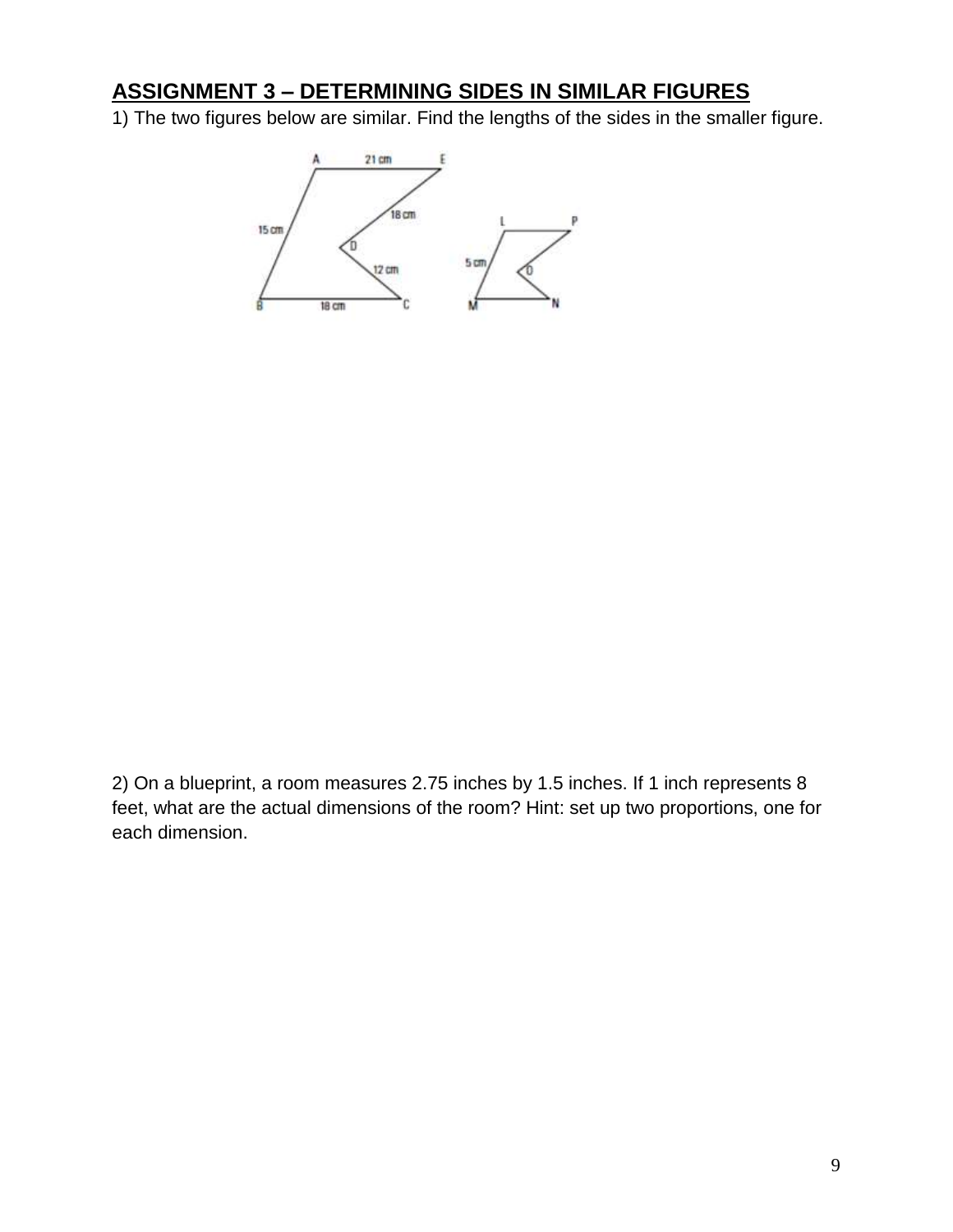## **DETERMINING ANGLES IN SIMILAR FIGURES**

Since corresponding angles in similar figures must be equal, the only difficulty with determining the angle measures is making sure that the figures are arranged so they look the same. Sometimes this will already be done for you. But other times, you must carefully look at this arrangement.

Example: If ΔRST is similar to ΔLMN, and the angle measure for ΔLMN are as listed below, what are the angle measure for the angles in ΔRST?



Solution: Determine which angles correspond, and those angle measures are equal.

Because of the naming of the triangles, we know that:

$$
\angle L = \angle R = 85^{\circ}
$$

$$
\angle M = \angle S = 78^{\circ}
$$

$$
\angle N = \angle T = 17^{\circ}
$$

#### **ASSIGNMENT 4 – DETERMINING ANGLES IN SIMILAR FIGURES**

1) Two figures ABCDEF and GHIJKL are similar. The angle measures below are given. State the corresponding angles and their measures.

$$
\angle J = 73^0
$$

$$
\angle B = 21^0
$$

$$
\angle K = 40^0
$$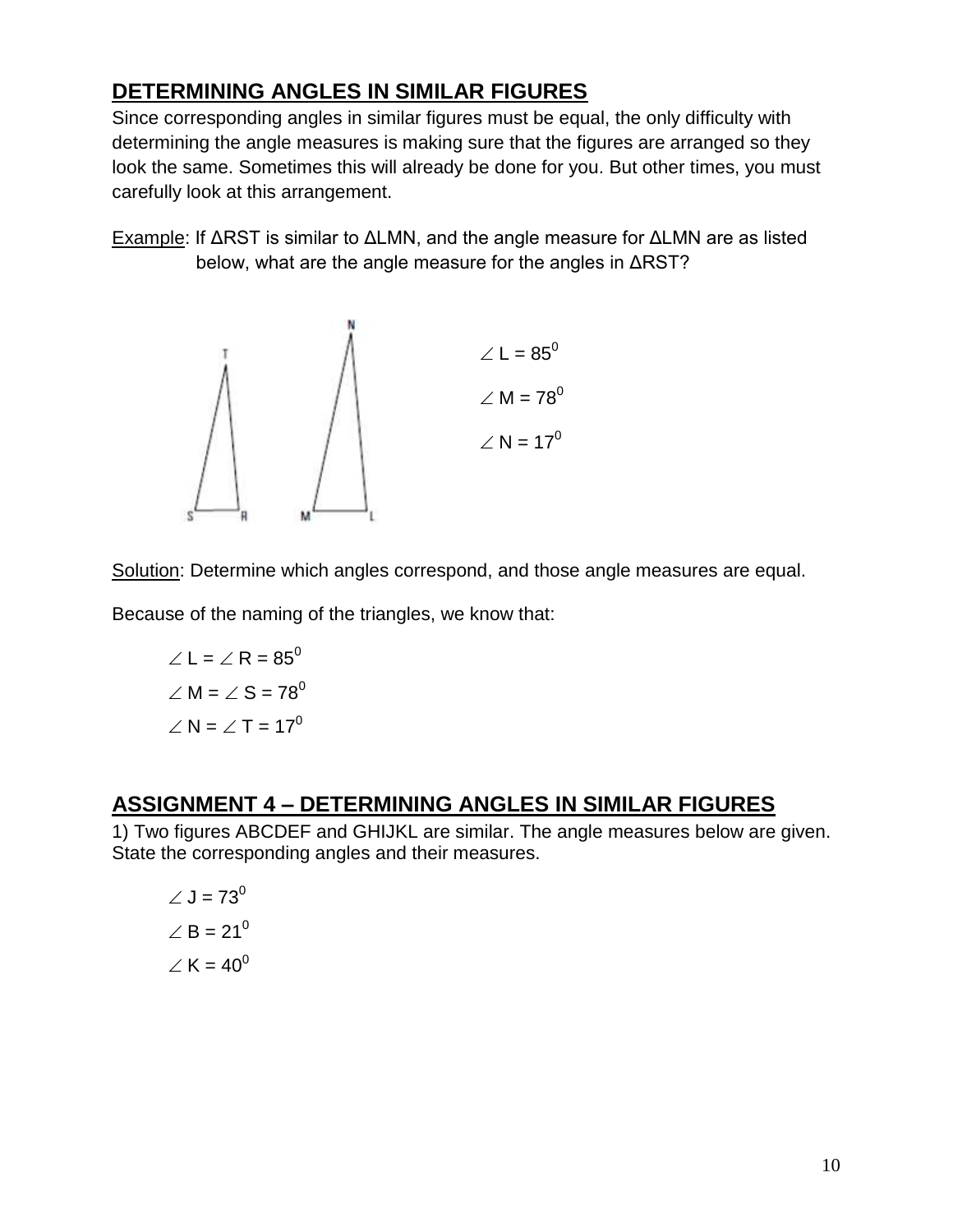2) If trapezoid PQRS is similar to LMNO, what are the values of *w*, *x*, *y*, and *z*? Show all your calculations and reasoning.



3) A pentagon has interior angles of 108<sup>0</sup>, 204<sup>0</sup>, 63<sup>0</sup>, 120<sup>0</sup>, and 45<sup>0</sup>. Rudy wants to draw a similar pentagon with sides twice as long as the original. What size will the angles be?

#### **ASK YOUR TEACHER FOR UNIT QUIZ 1.**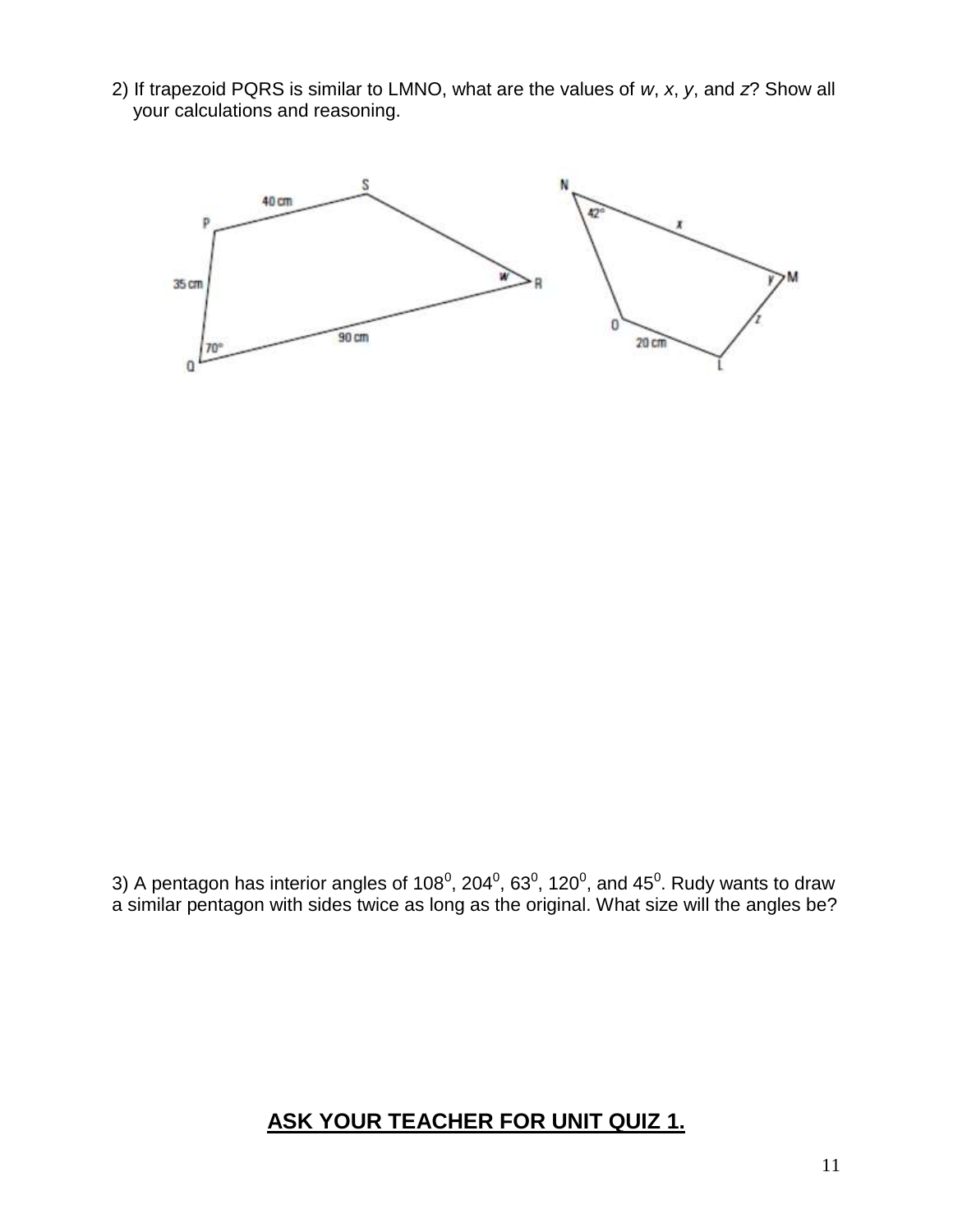# **SCALE FACTOR IN SIMILAR FIGURES**

When figures are enlarged or reduced, this is often done by a scale factor. A **scale factor** is the ratio of a side in one figure compared to the corresponding side in the other figure. Earlier in this unit, we used the ratio of two corresponding sides in a proportion to calculate other sides. The difference with using a scale factor is the ratio when using scale factor is that it is always compared to 1. So a proportion is not necessary when the scale factor is 1: some number, e.g. 1:500.

Usually the scale factor is a single number: example, the scale factor is 1.5 or the scale factor is one quarter. Whether dealing with an enlargement or a reduction, the process of solving the problem is the same. To solve this, multiply the original lengths by the scale factor to produce the scaled lengths.

Example 1: A tissue has the dimensions of 9 cm by 10 cm. The company that makes the tissues wants to increase the dimensions of the tissues by 1.7. What are the new dimensions of the tissues?

Solution: To get the new size, multiply each dimension by 1.7.

length: 10 cm  $\times$  1.7 = 17 cm

width: 9 cm  $\times$  1.7 = 15.3 cm

Scale factors are also used on maps where a unit on a map represents a certain actual distance on the ground. For example, a scale factor might be 1 cm represents 5 km.

Example 2: The scale on a neighbourhood map shows that 1 cm on the map represents an actual distance of 2.5 km.

a) On the map, Waltham Street has a length of 14 cm. What would the actual length of street be?

b) Centre Street has an actual length of 25 km. What would the length of the street be on the map?

#### Solution:

a) Multiply the map length by the scale factor. 14 cm  $\times$  2.5 = 35 km

b) Divide the actual distance by the scale factor.  $25 \text{ km} \div 2.5 = 10 \text{ cm}$ 

Proportions can also be used, including the English words and numbers, as before.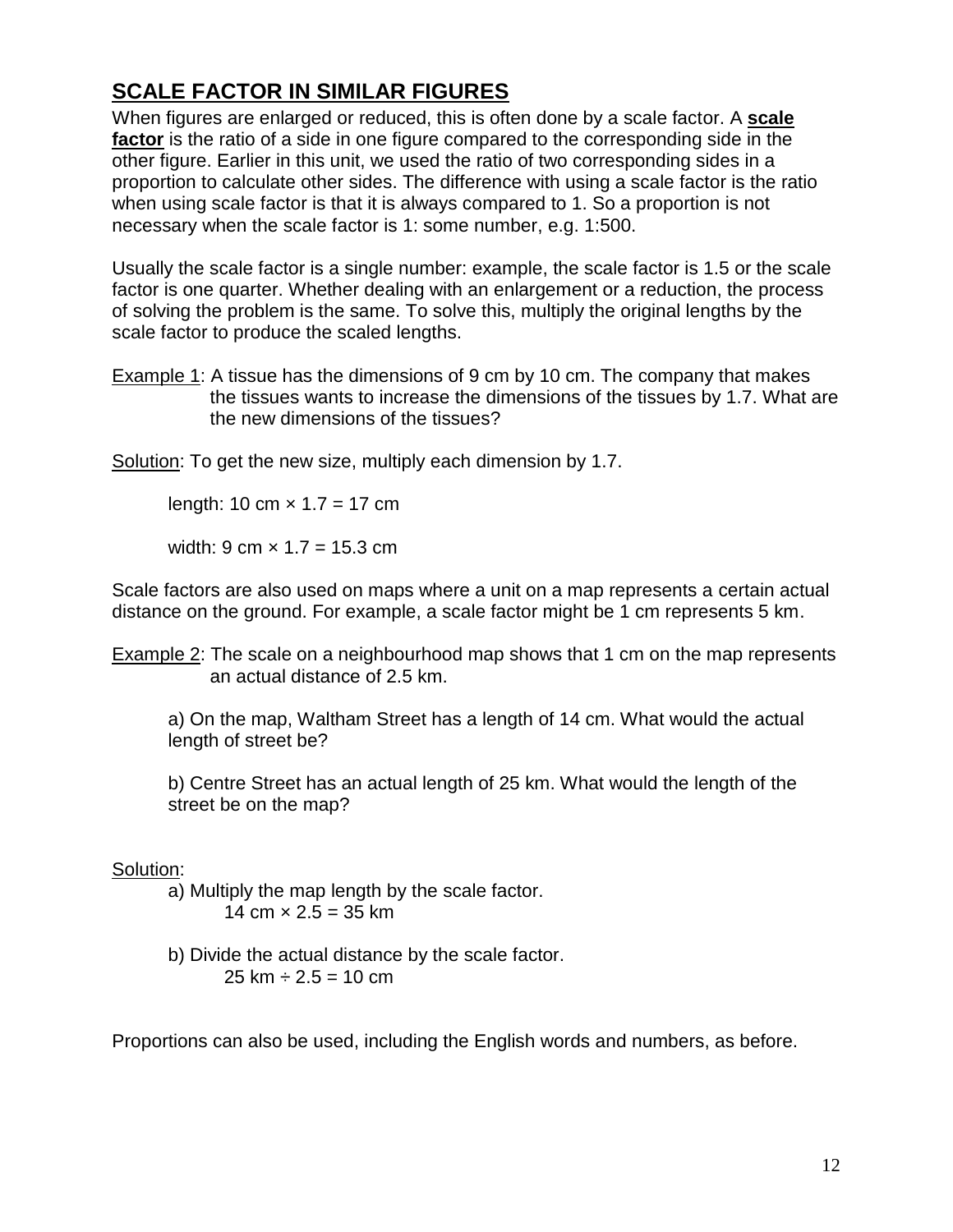## **ASSIGNMENT 5 – SCALE FACTOR IN SIMILAR FIGURES**

- 1) The scale on a map is 1 cm: 500 m.
- a) What distance is represented by a 12.5 cm segment on the map?
- b) How long would a segment on the map be if it represented 1.5 km?
- 2) Teresa is making origami boxes by folding paper. The first box is 12 cm by 8 cm by 4 cm. If the next box is scaled down to  $\frac{1}{4}$  of the previous box, what are the dimensions of the new box?

- 3) Scott was asked to scale a drawing to 75%. If one side in the drawing was 15 cm, what was the size of the new drawing?
- 4) Jason wants to build a model of his house. He is using a scale factor of 1 cm represents 3 m in actual size. If one room in his house is 6.5 m by 4.8 m by 2.8 m, what will the dimensions of the model be, in centimetres?

5) A sporting goods store has a miniature tent on display. The regular 6 person tent is 12 feet long and 10 feet wide. The 6 person tent has been reduced to a factor of 8 to make the miniature tent. What are the dimensions of the miniature tent?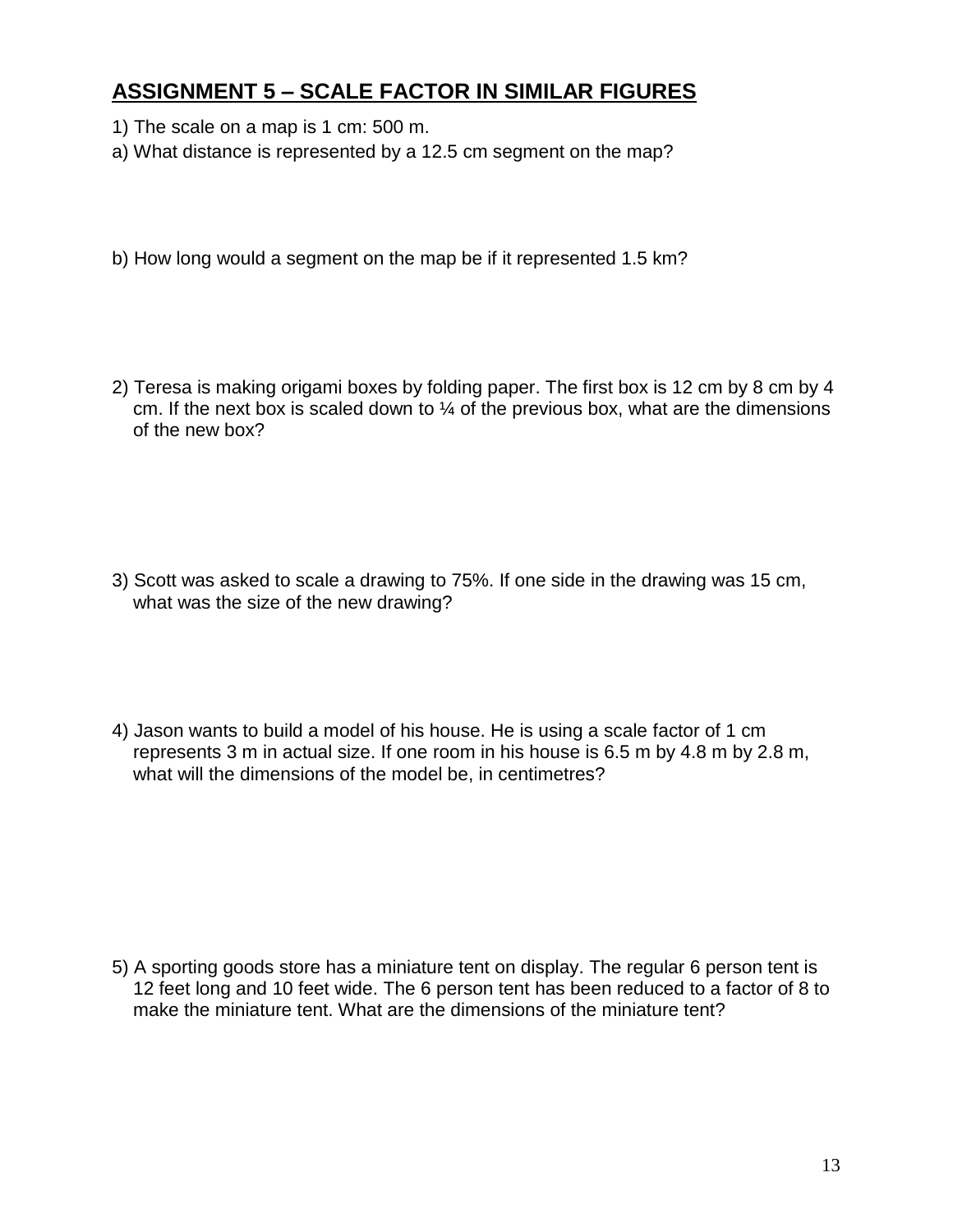# **CALCULATING SCALE FACTOR**

In the previous section, we used a given scale factor to calculate the length of sides when a figure is enlarged or reduced. In this section, we will learn about calculating the scale factor when the two corresponding sides in similar figures are given.

Use a proportion to determine the scale factor. Remember, a scale factor is always 1:*x* where *x* is the number we are looking for. It may be stated as just a number, but it is really a ratio.

Example 1: Adam is drawing a scale drawing of a staircase. On the drawing, the height of one stair is 0.5 cm while the actual height of the stair is 20 cm. What was the scale factor that Adam used?

Solution:

Set up a ratio and divide to calculate the scale factor.

drawing 0.5 = 1 actual 20 *x*

Scale Factor =  $x = 20 \times 1 \div 0.5 = 40$ 

It is also important to note that when calculating scale factor, the units of the two numbers MUST be the same. You cannot calculate scale factor with cm and metres, for example. You must change one unit into the other before using the proportion.

Example 2: Tara drew a diagram of her bedroom. In the diagram, the longest wall is 8.5 inches, but it actually measures 12.75 feet. What scale factor did Tara use when she made the diagram?

Solution: Convert the units all to inches and then set up a proportion.

Remember: 1 foot = 12 inches So,  $12.75$  feet  $\times$  12 inches = 153 inches

| drawing | 8.5 | $=$ |  |
|---------|-----|-----|--|
| actual  | 153 |     |  |

Scale Factor =  $x = 153 \times 1 \div 8.5 = 18$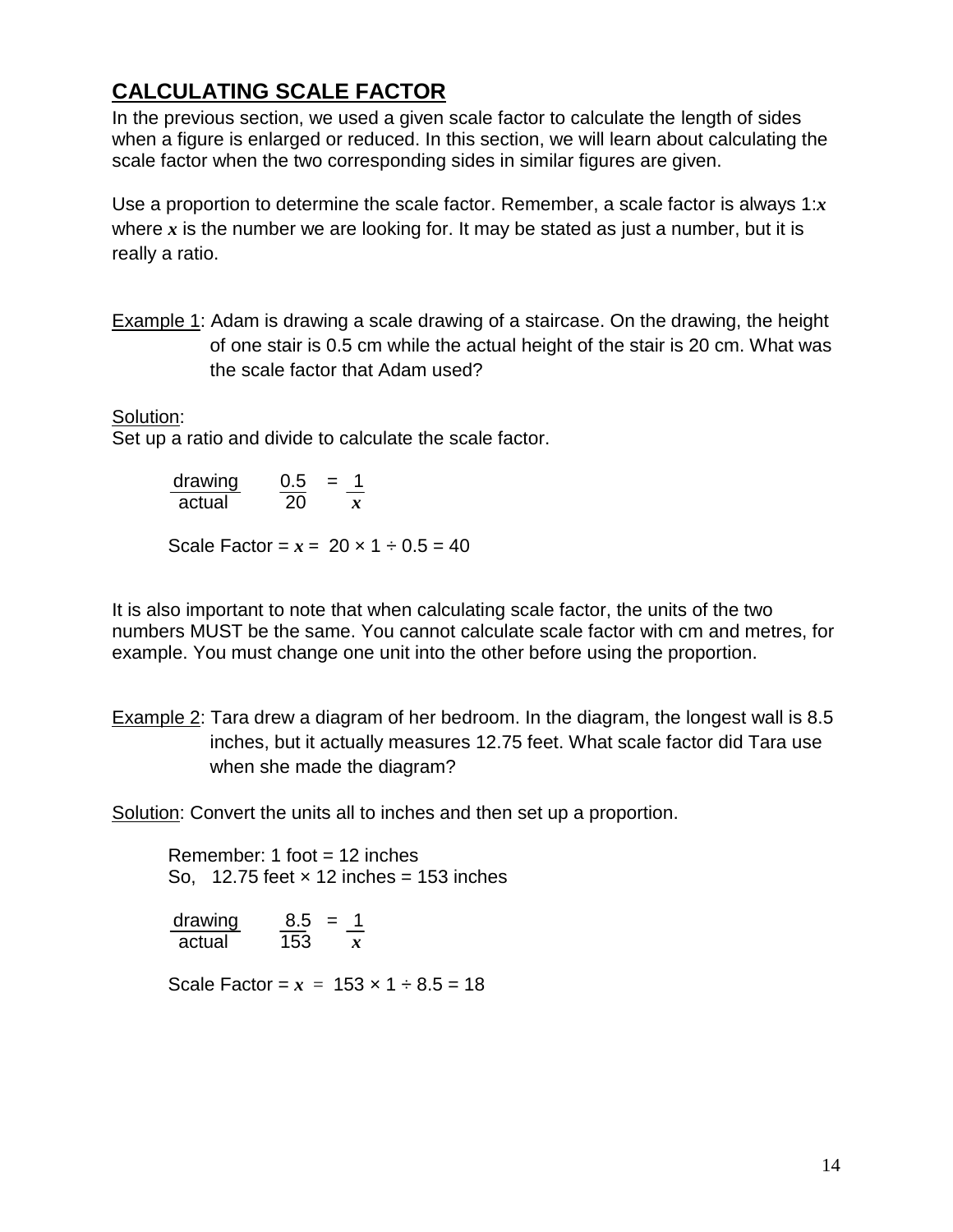# **ASSIGNMENT 6 – CALCULATING SCALE FACTOR**

1) Kira made the kite shown below, but decided she wanted to make a second one that was bigger. Her second kite has a tail that is 49 cm long. What scale factor did Kira use to make the second kite?



2) Simrin has built two tables. The second table is a slightly larger version of the first. Using the dimensions below, calculate the scale factor Simrin used to make the second table.



3) David's house is 55 feet wide. A drawing of his property shows the house 10 in wide. What is the scale factor used in the drawing?

#### **MORE SCALE FACTOR**

Not all scale factors you will be given are in the form 1:x. Often, the 1 will be some other number. When this is the case, use a proportion to solve the problem.

- Example 1: Jacob is building a model of a room using a scale factor of 6:200. If the dimensions of the room are 650 cm by 480 cm, what will the dimensions of the model be?
- Solution: Set up a proportion and solve. One proportion for each dimension is necessary.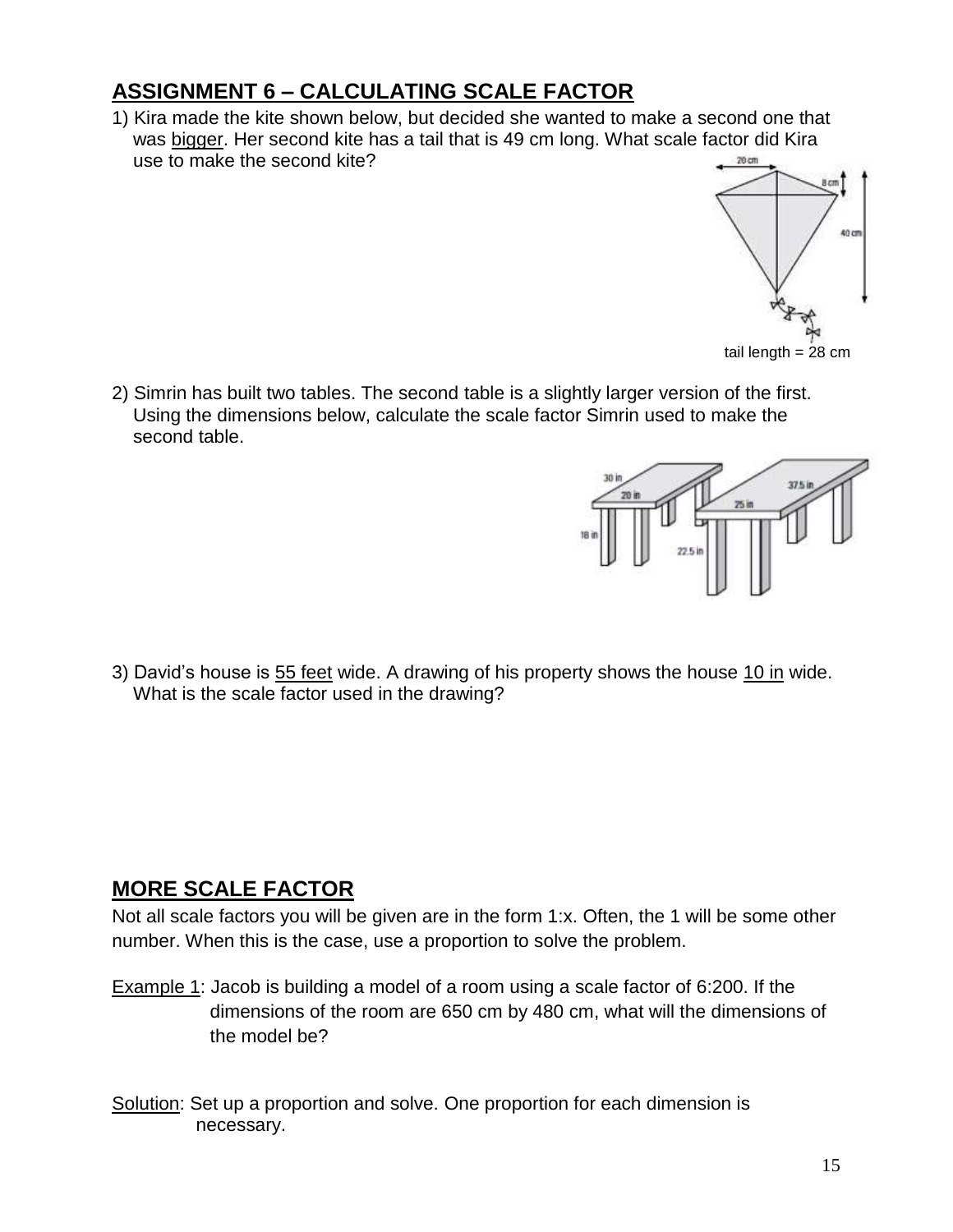| model  | 6 $=$      | $x = 6 \times 650 \div 200 = 19.5$ cm |
|--------|------------|---------------------------------------|
| actual | 200<br>650 |                                       |
|        |            |                                       |
| model  | $6 =$      | $x = 6 \times 480 \div 200 = 14.4$ cm |
| actual | 200<br>180 |                                       |

The dimensions of the model are 19.5 cm by 14.4 cm.

Example 2: The scale of a photograph of an organism under a microscope is 75:2. If the photograph has a dimension of 30 mm, how long was the original organism?

Solution: Set up a proportion and solve.

photograph 75 = 30  $x = 2 \times 30 \div 75 = 0.8$  mm actual 2 *x*

The original organism was 0.8 mm long.

#### **ASSIGNMENT 7 – MORE SCALE FACTOR**

- 1) The scale of a model airplane to the actual airplane is 2:45. If the model is 38 cm long, how long is the actual plane?
- 2) The scale of a model to its original is 3:5. If the original is 75 cm, what is the size of the model?
- 3) Ioana made this Ukrainian embroidery pattern for a dance costume. She wants to reduce the pattern with a scale factor of 3:10. What will the new length and width be?

3 cm



6 cm

# **ASK YOUR TEACHER FOR UNIT QUIZ 2.**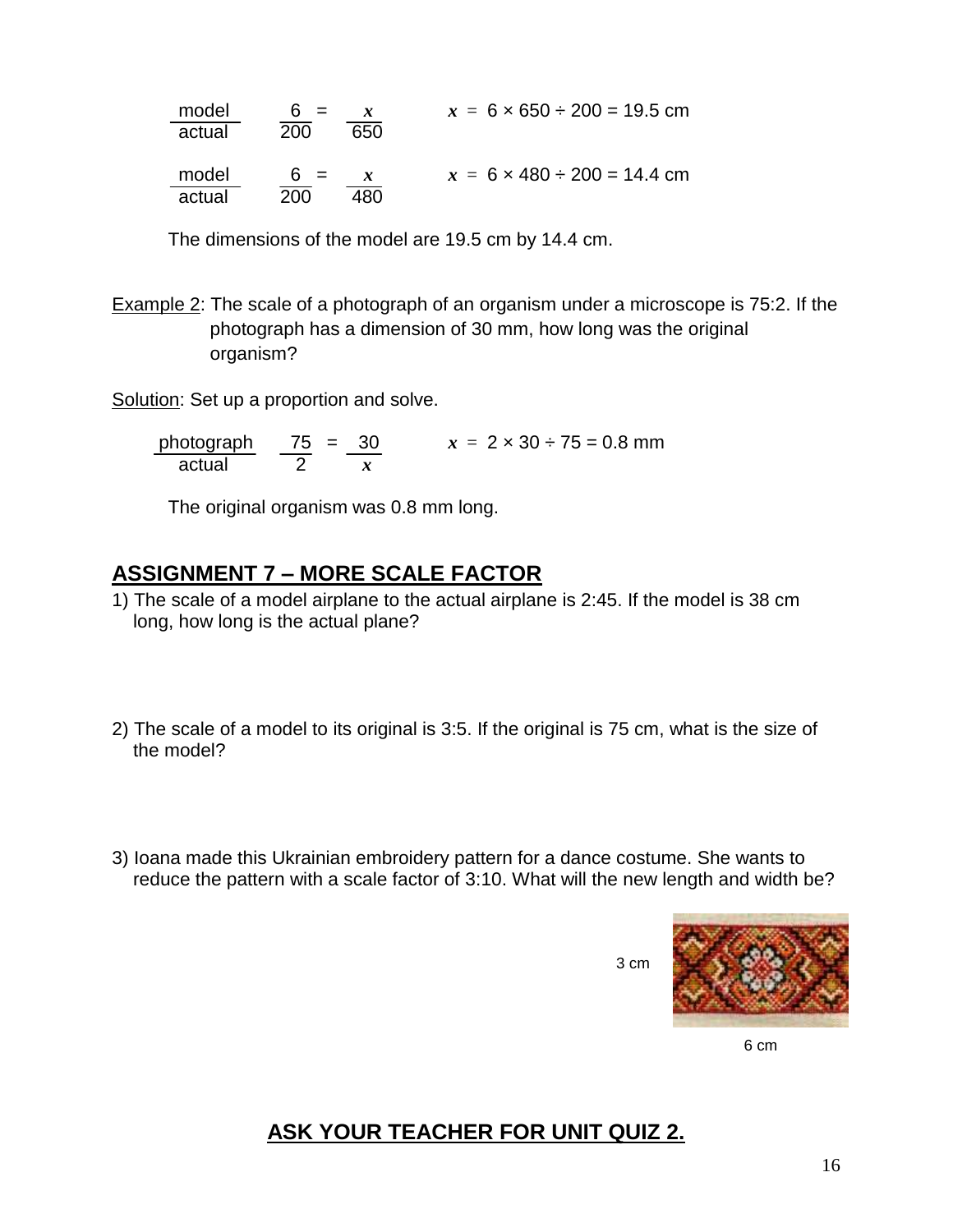## **WORKING WITH SIMILAR FIGURES**

In the first part of this unit, you learned about similar figures and how to find their corresponding sides and angles. In this section you will determine if two figures are similar, and what changes you can make to a shape to keep it similar to the original.

Example 1: looking at the two figures below, are they similar? If so, explain how you know. If not, explain what is missing or wrong. The angles marked with the same symbol are equal.



Solution:

You can see that 3 of the angles in the large figure are equal to their corresponding angles in the smaller figure.

 $R = AR \times T = AC \times V = TE$ 

But you cannot state that the other 2 pairs of corresponding angles are equal as there is no evidence to support that. Therefore, you cannot state that the 2 figures are similar.

Example 2: Determine if the two parallelograms below, ABCD and WXYZ, are similar.



#### Solution:

Facts about parallelograms: 1) opposite angles are equal

2) interior angles always add up to 360<sup>0</sup>.

So,  $\angle A = \angle C$   $\angle B = \angle D = 70^{\circ}$  $\angle X = \angle Z$   $\angle X = \angle Z = 70^{\circ}$ 

Because the  $70^0$  angles correspond, the other angles must also correspond. So,  $\angle A = \angle C = \angle W = \angle Y$  and all corresponding angles are equal.

For the parallelograms to be similar, the sides would have to be proportional:

| $AB = WX$ | $AB = 8$ | $WX = 6$ |  |
|-----------|----------|----------|--|
| BC XY     | BC 12    | XY I     |  |

So the sides are not proportional and the figures are **not** similar. But  $\frac{8}{12} \neq \frac{6}{8}$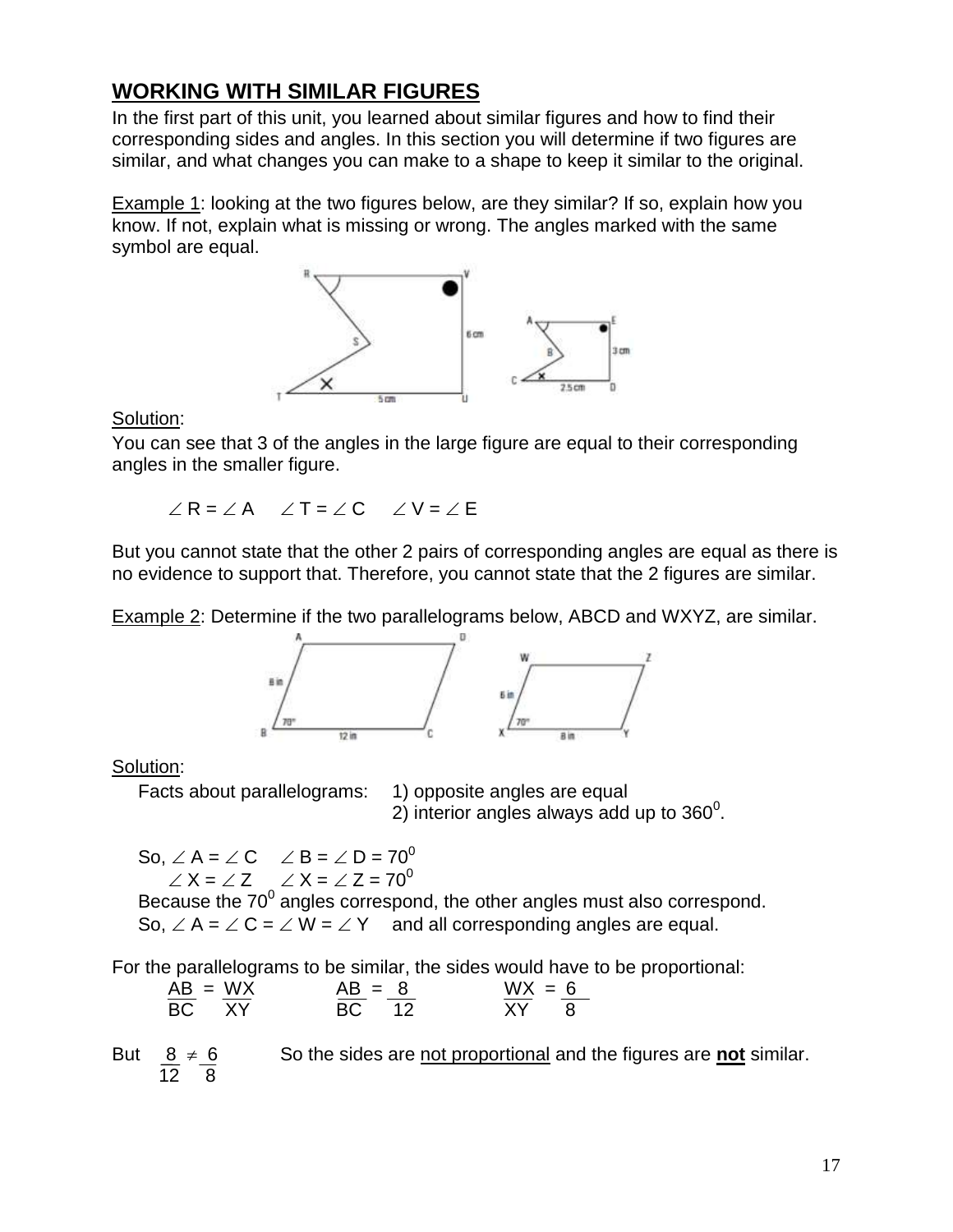### **ASSIGNMENT 8 – WORKING WITH SIMILAR FIGURES**

1) Brad says that the two rectangles below are not similar because 60 does not equal 100 . Is Brad right? Explain. 50 30



2) Colin says that the two figures shown below are similar, but Elsie disagrees. Elsie says that they don't have enough information to determine if the figures are similar. Who is right? Show your calculation.



3) Aiden frames a photo that is 24 inches by 36 inches with a 4 inch frame. Is the framed photo similar to the unframed photo? Show your calculations.

4) Jeremy saw three different sized door mats at the store. They measured 36 in by 28 inches, 27 inches by 21 inches, and 24 inches by 18 inches. Are the three mats similar?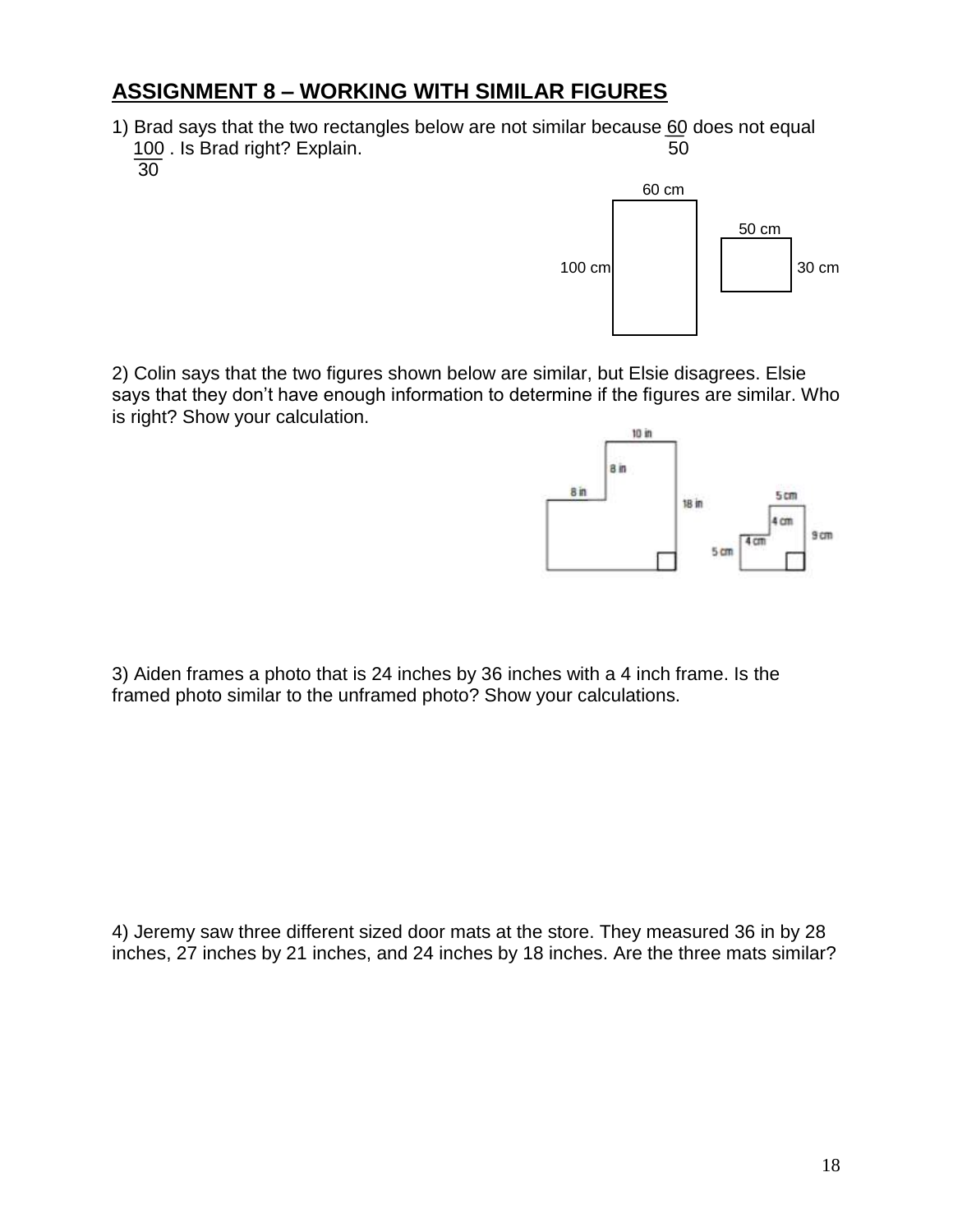## **DRAWING SIMILAR FIGURES**

Artists, architects, and planners use scale drawings in their work. The diagrams or models should be in proportion to the actual objects so that others can visualize what the real objects look like accurately.

Example: Use graph paper to draw a figure similar to the one given, with the sides 1.5 times the length of the original. Remember that the corresponding angles must be equal.



Solution: Determine the lengths of the sides by counting the squares on the grid paper. Then multiply those lengths by 1.5 to get the lengths of the new, similar figure. Draw it on the grid paper.

The lengths of the sides, starting in the bottom left corner and going clockwise around the figure are: 6 squares, 4 diagonals, 4 squares, 10 diagonals, 18 squares.



 $4 \times 1.5 = 6$  diagonals  $4 \times 1.5 = 6$  squares  $10 \times 1.5 = 15$  diagonals  $18 \times 1.5 = 27$  squares

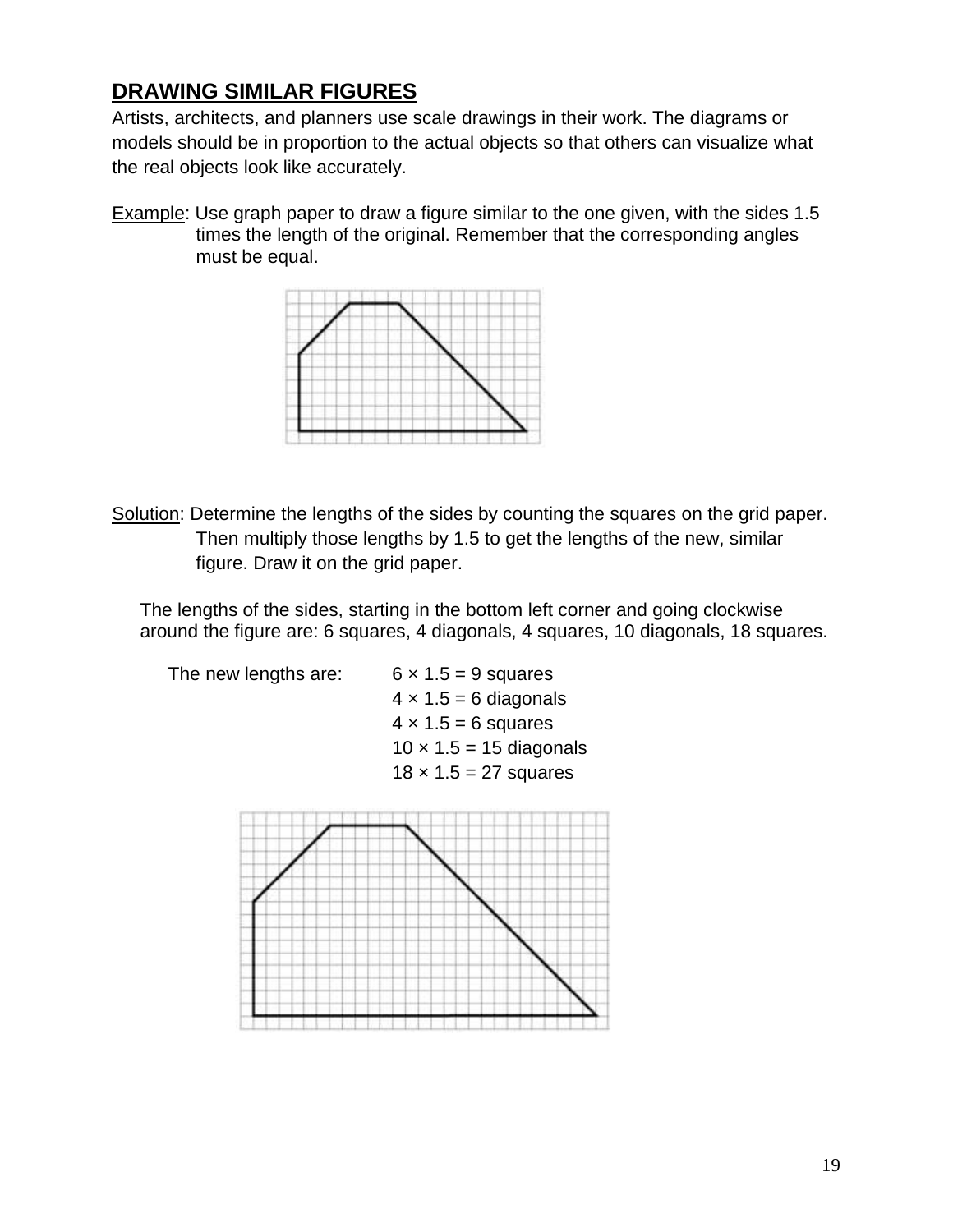## **ASSIGNMENT 9 – DRAWING SIMILAR FIGURES**

1) Ralph has drawn the plan below for his backyard. But he finds that it is too small to fit all the details on. Redraw the diagram at 2.5 times the size of the original.



2) Draw a rectangular prism similar to the one below with the sides  $\frac{1}{2}$  the length of the original.

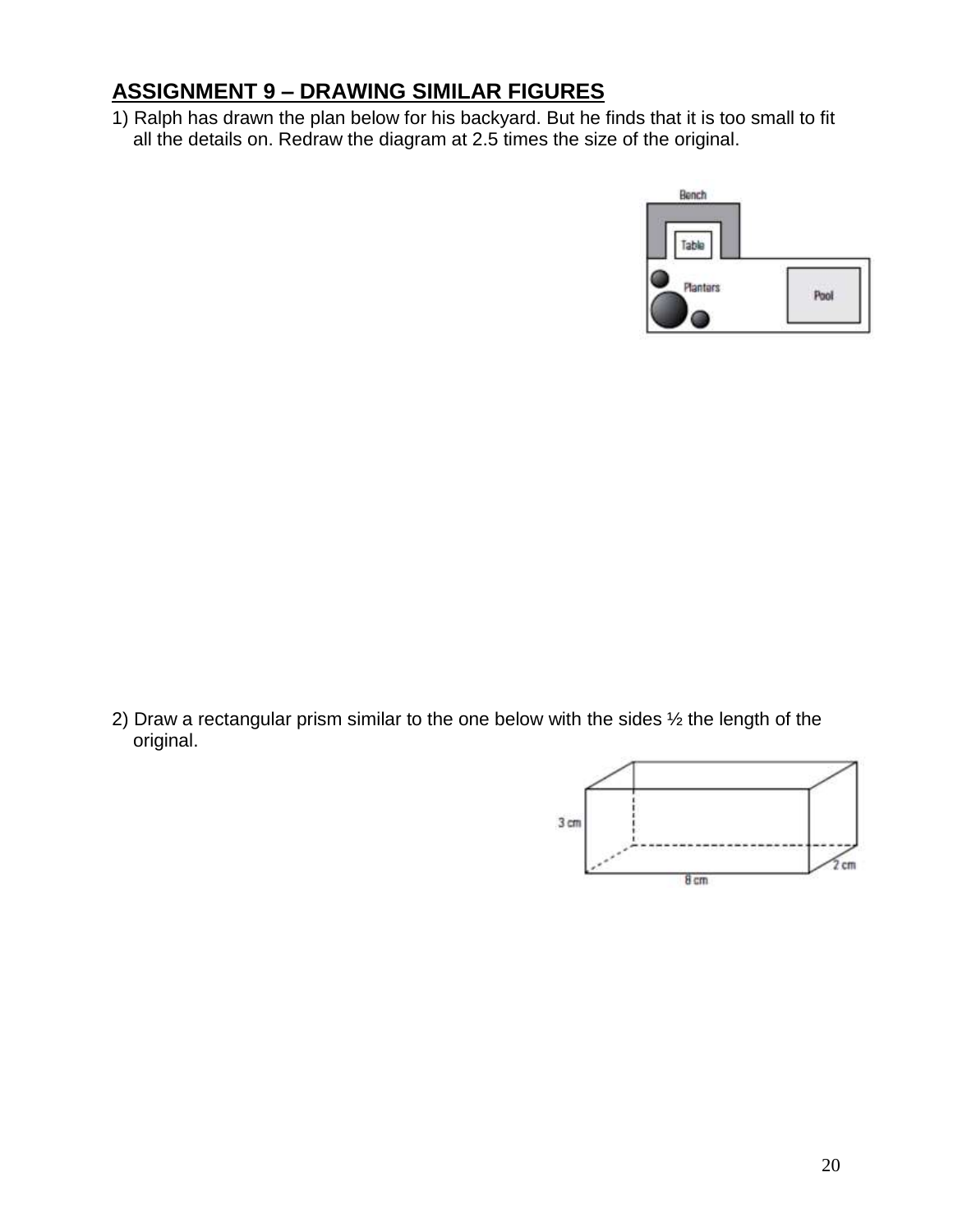#### **SIMILAR TRIANGLES**

Similar triangles are very useful in making calculations and determining measurements. There are certain things to know about triangles before proceeding. Triangles always have 3 sides and three angles. The sum of the angles of a triangle is always 180<sup>0</sup>.

If two corresponding angles are equal, the third angles will also be equal because the sum must be  $180^0$ .

There are several special triangles – an **isosceles triangle** has 2 sides equal in length, and the two angles opposite these sides are of equal measure. An **equilateral triangle** has all three sides equal in length and all three angles equal in measure to 60 $^0$ .

Two triangles are similar if any two of the three corresponding angles are **congruent**, or one pair of corresponding angles is congruent and the corresponding sides beside the angles are proportional. Congruent means the same in size and shape.

Example 1: Given the two triangles below, find the length of *n*.



Solution: Confirm that the triangles are similar, and then use a proportion to solve for *n*.

From the markings in both triangles, you know that the two of the three angles are congruent.

$$
\angle C = \angle N
$$
 and  $\angle B = \angle M$ 

Therefore, triangles are similar and we can state ΔABC ~ ΔLMN

To solve for *n*, set up a proportion and solve.

$$
\frac{a}{\ell} = \frac{c}{n} \qquad \frac{5}{2} = \frac{7}{n}
$$

 $n = 7 \times 2 \div 5 = 2.8$ 

Side *n* is 2.8 in long.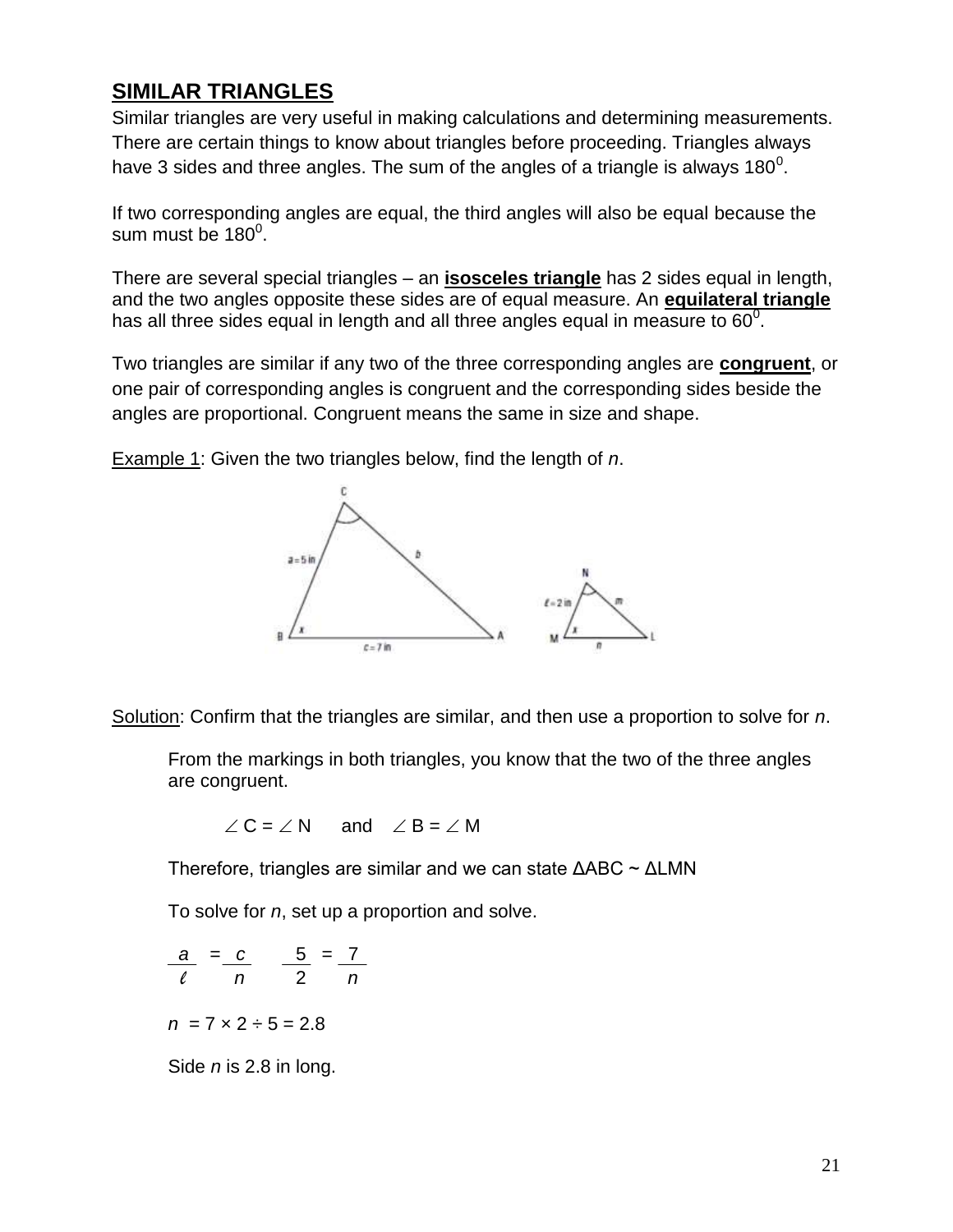Example 2: Kevin notices that a 2 m pole casts a shadow of 5 m, and a second pole casts a shadow of 9.4 m. How tall is the second pole?

Solution: First, always make a diagram if one is not provided. Then confirm that the triangles are similar, and then use a proportion to solve for *x*.



Notice that 2 of the three corresponding angles are congruent. The third angles are also equal because the angle between the rays of the sun and the poles is the same in both cases. So the triangles are similar.

Now set up a proportion to solve for *x*.

height of pole  $1 =$  height of pole 2 shadow 1 shadow 2  $2 = x$  5 9.4  $x = 9.4 \times 2 \div 5 = 3.8$  $x = 3.8 \text{ m}$ 

The height of pole 2 is 3.8 m tall.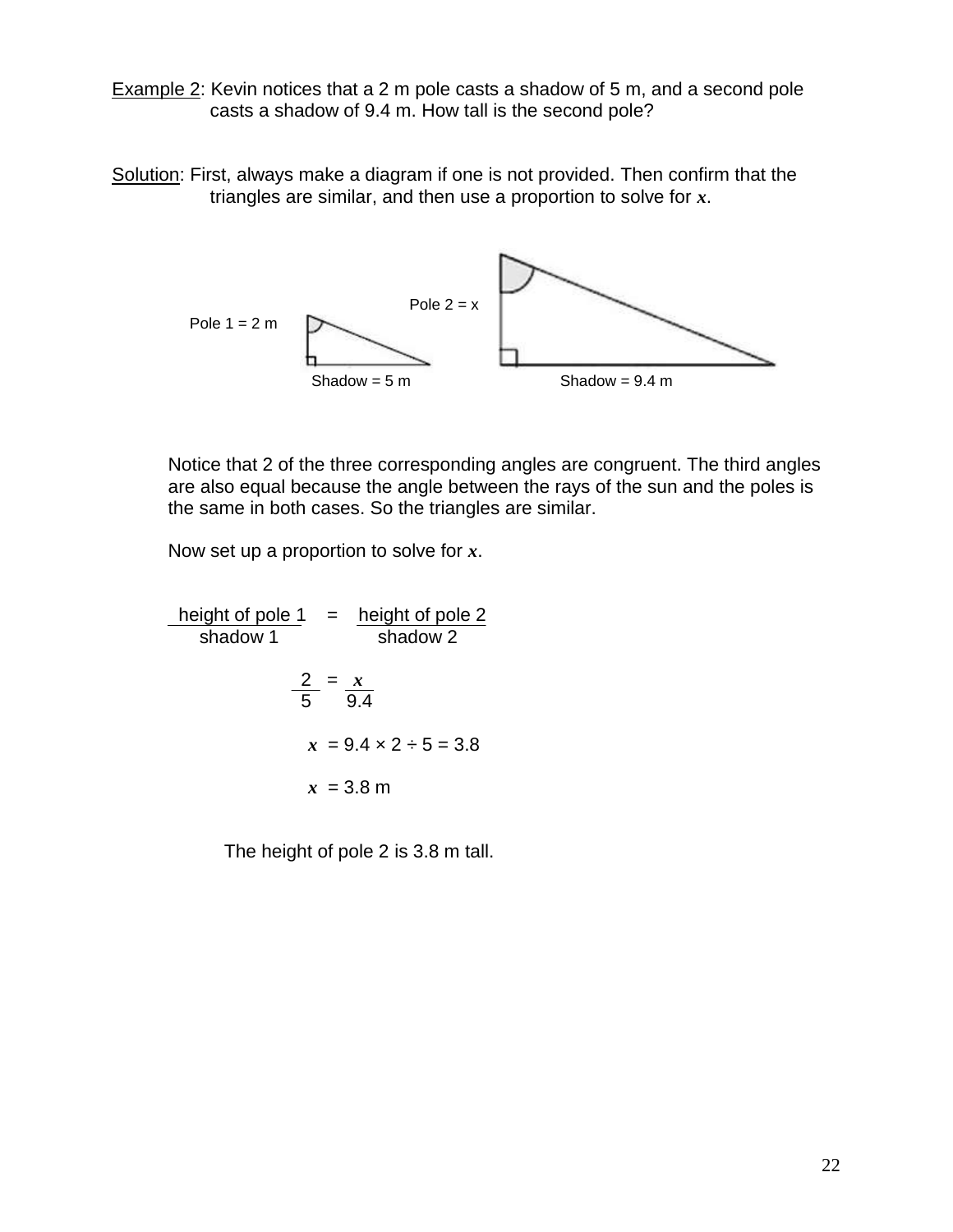### **ASSIGNMENT 10 – SIMILAR TRIANGLES**

1) In each of the following diagrams, **ΔABC ~ ΔXYZ**. Find the length of the indicated sides, to one decimal place. Watch the arrangement of the triangles carefully!





a)



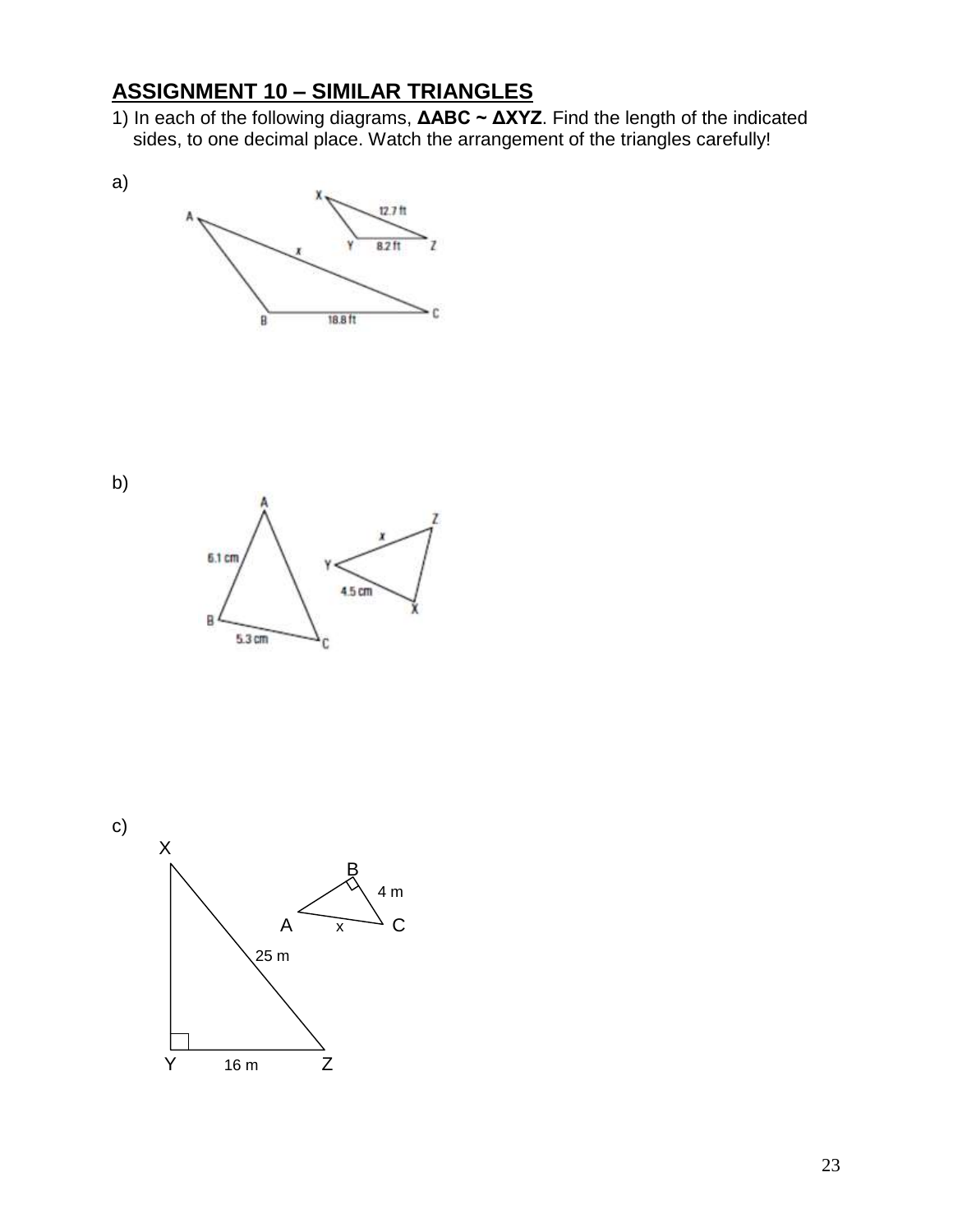2) In the following diagram, AB is parallel to ED,  $AB = 8$  m,  $AC = 12$  m, and  $CE = 7$  m. What is the length of ED, to one decimal place?



3) Sean has cut two triangular shapes from a block of wood, as shown below. Are the two faces of the blocks similar? Are the two blocks similar?